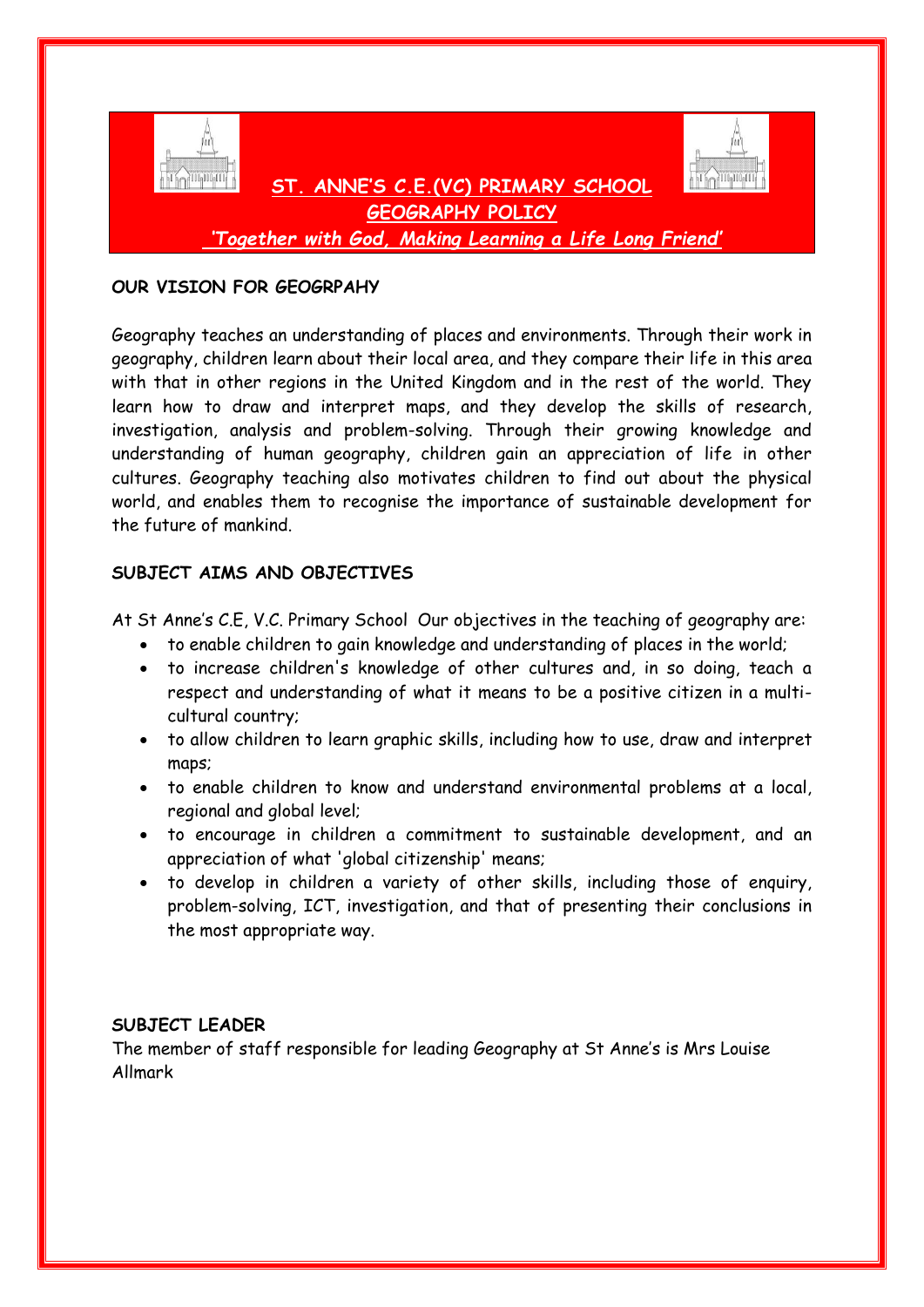### **TEACHING APPROACHES**

We use a variety of teaching and learning styles in our geography lessons. We believe in whole-class teaching methods, and we combine these with enquiry-based research activities. We encourage children to ask as well as answer geographical questions. We offer them the opportunity to use a variety of data, such as maps, statistics, graphs, pictures and aerial photographs, and we enable them to use ICT in geography lessons where this serves to enhance their learning. Children take part in role-play and discussions, and they present reports to the rest of the class. They engage in a wide variety of problem-solving activities. Wherever possible, we involve the children in 'real' geographical activities, e.g. research of a local environmental problem, or use of the Internet to investigate a current issue.

#### **PLANNING**

Geography is a foundation subject in the National Curriculum. We use the national scheme of work for geography as the basis for our curriculum planning. We have adapted the national scheme to the local circumstances of our school, i.e. we make use of the local environment in our fieldwork and we also choose a locality where the human activities and physical features provide a contrast to those that predominate in our own immediate area.

Our curriculum planning is based on termly topics combining the geographical study with work in other subject areas. We plan the topics in geography so that they build on prior learning. Children of all abilities have the opportunity to develop their skills and knowledge in each unit and, through planned progression built into the scheme of work, we offer them an increasing challenge as they move up the school. Theme days, enrichment days and visits bring breath and balance to children' learning.

### **CONTRIBUTION OF GEOGRAPHY TO THE DEVELOPMENT OF SMSC EDUCATION**

We offer children in our school many opportunities to examine the fundamental questions in life through the medium of geography. For example, their work on the changing landscape and environmental issues leads children to ask questions about the evolution of the planet. Through teaching about contrasting localities, we enable the children to learn about inequality and injustice in the world. We help children to develop their knowledge and understanding of different cultures, so that they learn to avoid stereotyping other people, and acquire a positive attitude towards others. We help contribute to the children's social development by teaching them about how society works to resolve difficult issues of economic development. Geography contributes to the children's appreciation of what is right and wrong by raising many moral questions during the programme of study.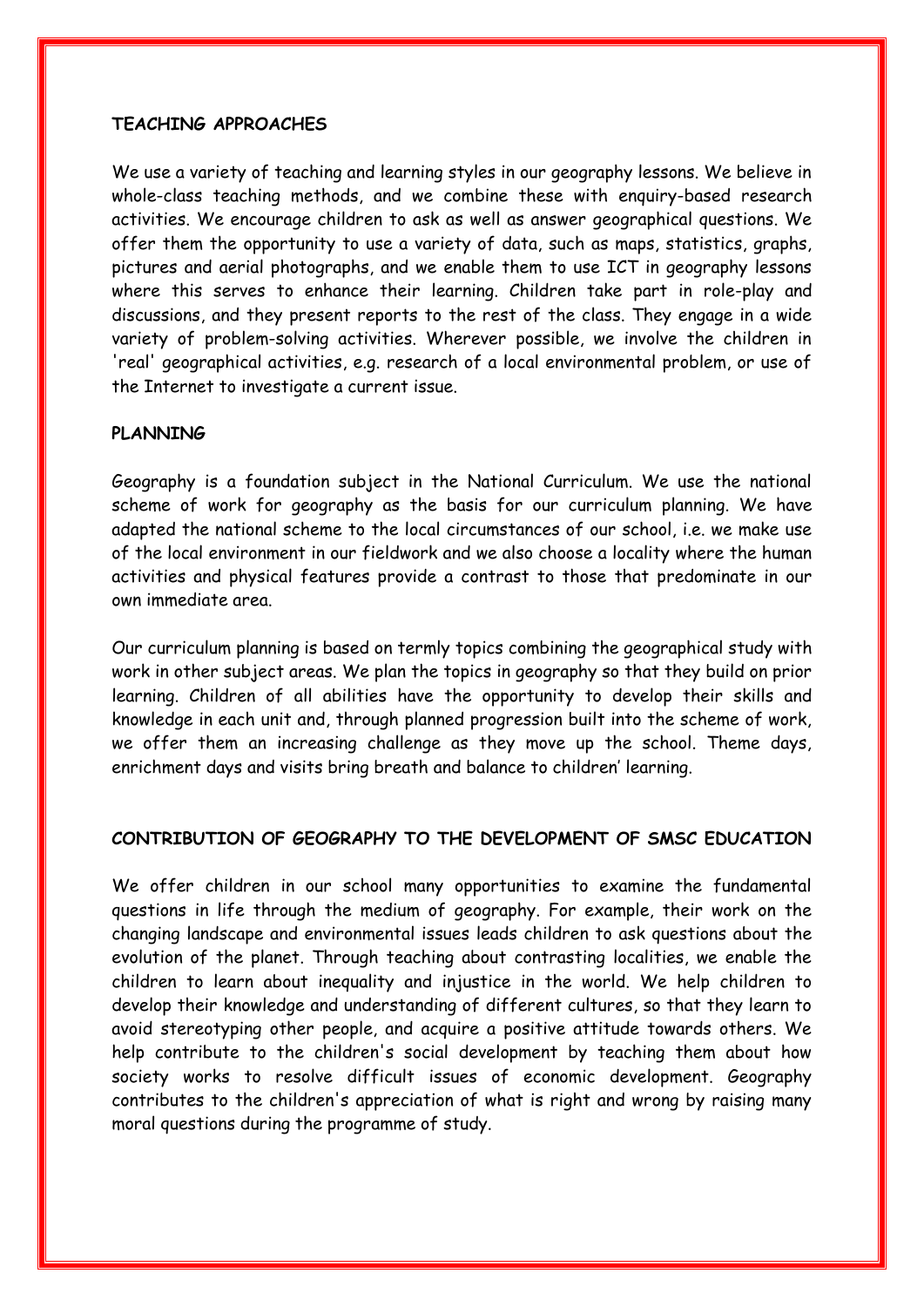### **INCLUSION**

At our school, we teach geography to all children, whatever their ability and individual needs. This accords with the school's curriculum policy of providing a broad and balanced education to all children. Through our geography teaching, we provide learning opportunities that enable all pupils to make good progress. We strive hard to meet the needs of those pupils with special educational needs, those with disabilities, those with special gifts and talents, and those learning English as an additional language, and we take all reasonable steps to achieve this.

### **ASSESSMENT AND RECORDING**

Children demonstrate their ability in geography in a variety of different ways. Younger children might explore the local area using a map, whilst older pupils may produce a PowerPoint presentation based on data investigating how land is used, or what areas of the world were involved in WW2. Teachers will assess children's work by making informal judgements during lessons. On completion of a piece of work, the teacher assesses the work and uses this information to plan for future learning. Written or verbal feedback is given to the child to help guide his or her progress. Older children are encouraged to make judgements about how they can improve their own work.

The subject lead also creates an exemplar folder of photographs which demonstrates class trips, visiting speakers, activities and practical experiences.

### **RESOURCES**

We have a wide range of resources to support the teaching of geography across the school. These are mainly kept in individual classes. Additional resources will be bought when needed.

### **MONITORING AND REVIEW**

The coordination and planning of the geography curriculum are the responsibility of the subject leader, who also:

- supports colleagues in their teaching, by keeping informed about current developments in geography and by providing a strategic lead and direction for this subject;
- uses specially allocated regular management time to review planning, evidence of the children's work, and to observe geography lessons across the school.